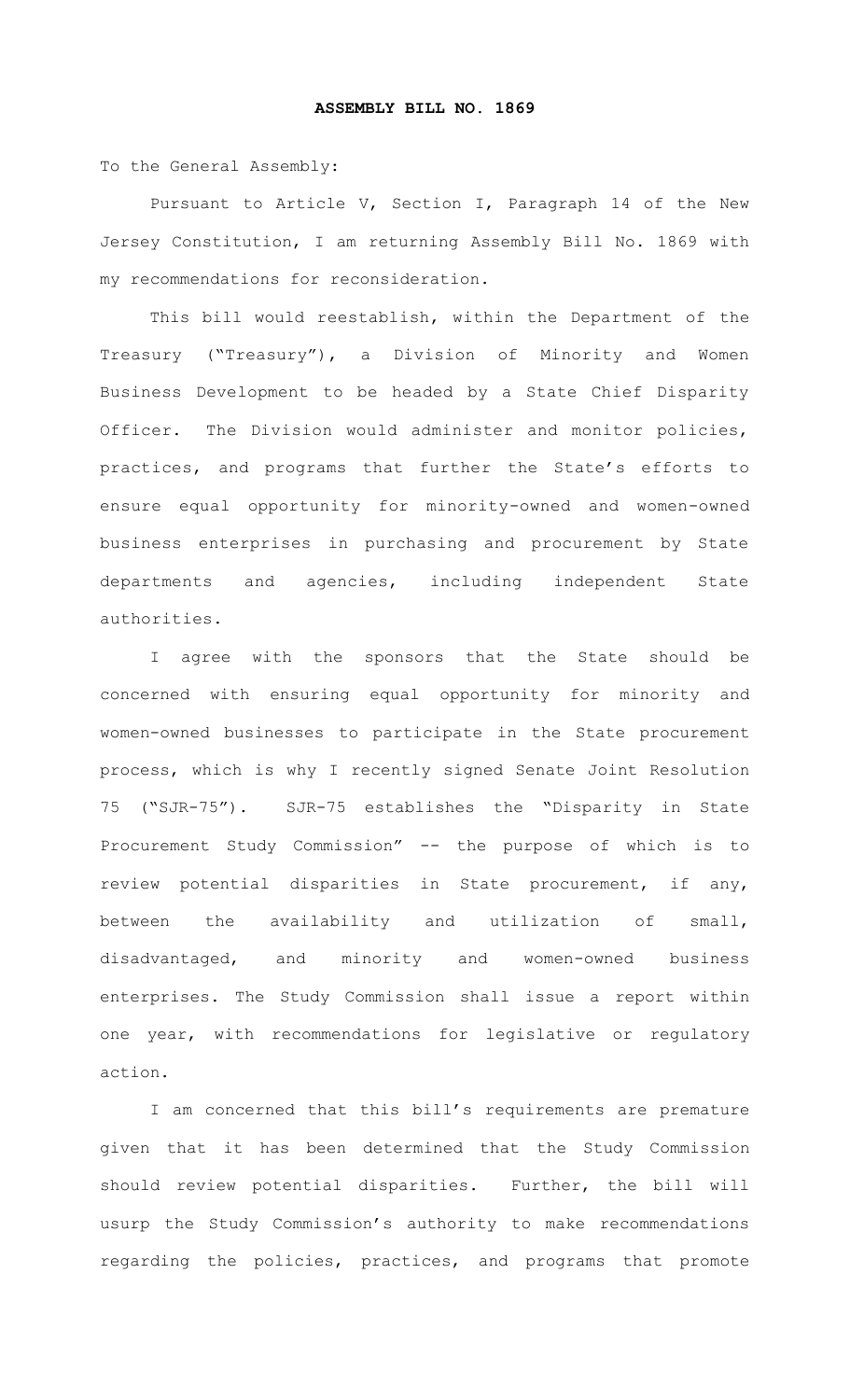opportunities for minority and women-owned businesses. Accordingly, I am recommending changes to the bill to remove the provisions mandating the establishment of a new division within the Treasury and altering the procurement practices for small businesses.

Nevertheless, I agree that a State employee should be dedicated to reviewing efforts by minority and women-owned businesses to secure State contracts, and my recommendations include retaining the provisions creating such a position. However, I recommend changing the name of the Chief Disparity Officer to the Chief Diversity Officer, as this name more accurately reflects the duties and responsibilities of the position.

Accordingly, I herewith return Assembly Bill No. 1869 and recommend that it be amended as follows:

|  | Page 2, Section 1, Line 8: |                                 | After "established in" insert<br>"the Division of Purchase and<br>Property in" |
|--|----------------------------|---------------------------------|--------------------------------------------------------------------------------|
|  | Page 2, Section 1, Line 9: |                                 | Delete "Division of Minority<br>and Women Business<br>Development. The"        |
|  |                            |                                 | Page 2, Section 1, Lines 10-14: Delete in their entirety                       |
|  |                            | Page 2, Section 1, Line 15:     | Delete "The head of the<br>division shall be the State"                        |
|  |                            | Page 2, Section 1, Line 15:     | Delete "Disparity" and insert<br>"Diversity"                                   |
|  |                            | Page 2, Section 1, Line 16:     | Delete "State"                                                                 |
|  |                            | Page 2, Section 1, Line 16:     | Delete "Disparity" and insert<br>"Diversity"                                   |
|  |                            | Page 2, Section 1, Line 21:     | Delete "The"                                                                   |
|  |                            | Page 2, Section 1, Lines 22-32: | Delete in their entirety                                                       |
|  |                            | Page 2, Section 2, Lines 34-41: | Delete in their entirety                                                       |
|  |                            | Page 2, Section 3, Lines 43-48: | Delete in their entirety                                                       |
|  |                            |                                 | Page 3, Section 3, Lines 1-4: Delete in their entirety                         |

2